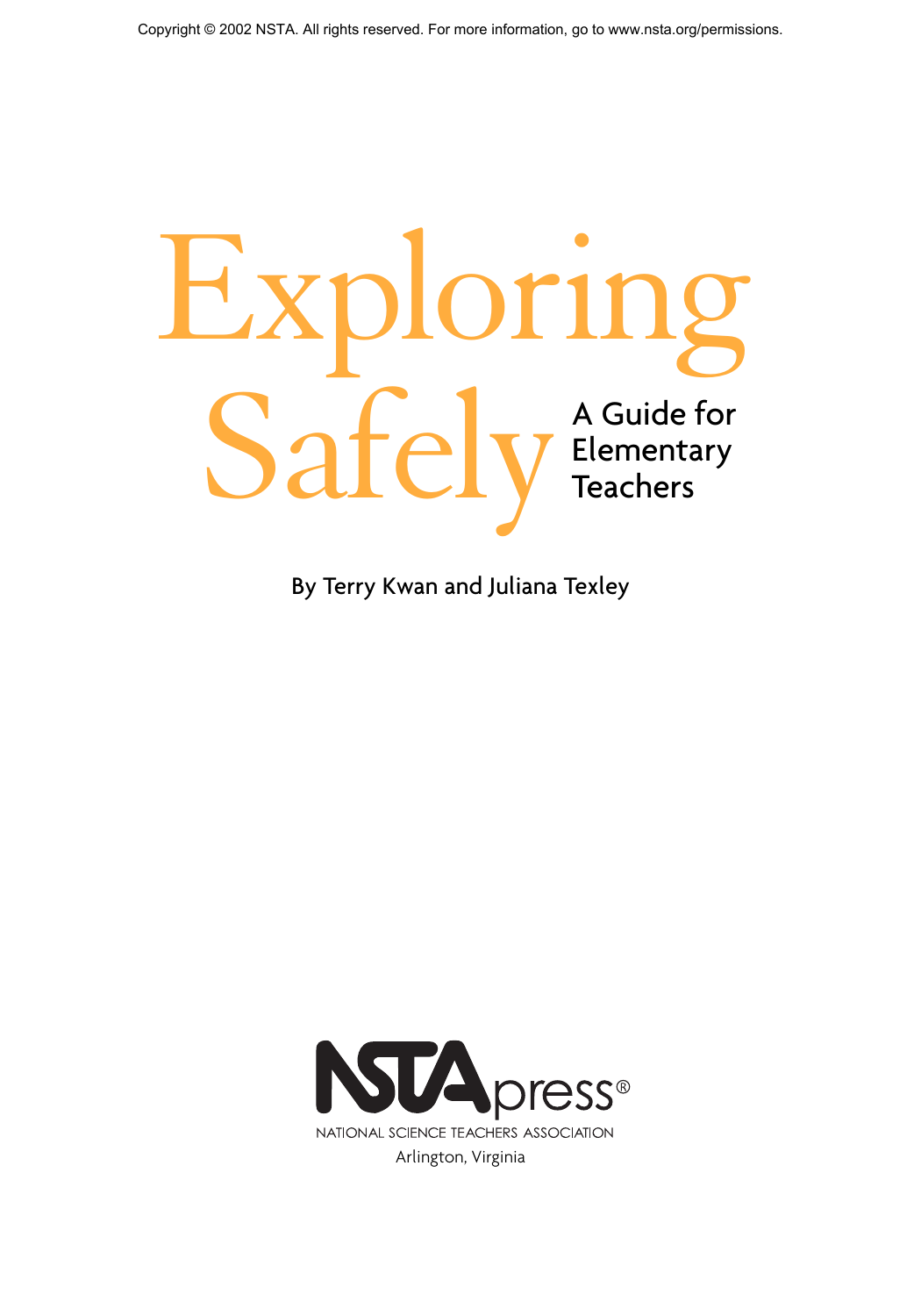

Claire Reinburg, Director Judy Cusick, Associate Editor Carol Duval, Associate Editor Betty Smith, Associate Editor

**ART AND DESIGN** Linda Olliver, Director Shennen Bersani, Cover Illustration Linda Olliver, Inside Illustration **NSTA WEB** Tim Weber, Webmaster **PERIODICALS PUBLISHING** Shelley Carey, Director **PRINTING AND PRODUCTION** Catherine Lorrain-Hale, Director Nguyet Tran, Assistant Production Manager Jack Parker, Desktop Publishing Specialist **PUBLICATIONS OPERATIONs** Erin Miller, Manager *sci***LINKS** Tyson Brown, Manager

**NATIONAL SCIENCE TEACHERS ASSOCIATION** Gerald F. Wheeler, Executive Director David Beacom, Publisher

*Featuring sciLINKS®—a new way of connecting text and the Internet. Up-to-the-minute* online content, classroom ideas, and other materials are just a click away. Go to page viii to learn more about *this new educational resource.*

*Exploring Safely: A Guide for Elementary Teachers* NSTA Stock Number: PB166X1 ISBN: 0-87355-200-8 Library of Congress Control Number: 2001098898 Printed in Canada by Webcom Printed on recycled paper

Copyright © 2002 by the National Science Teachers Association.

Permission is granted in advance for reproduction for purpose of classroom or workshop instruction. To request permission for other uses, send specific requests to:

#### **NSTA PRESS**

1840 Wilson Boulevard Arlington, Virginia 22201-3000 *www.nsta.org*

*NSTA is committed to publishing quality materials that promote the best in inquiry-based science education.* However, conditions of actual use may vary and the safety procedures and practices described in this book are *intended to serve only as a guide. Additional precautionary measures may be required. NSTA and the author(s) do* not warrant or represent that the procedures and practices in this book meet any safety code or standard or federal, state, or local regulations. NSTA and the author(s) disclaim any liability for personal injury or damage to *property arising out of or relating to the use of this book including any of the recommendations, instructions, or materials contained therein.*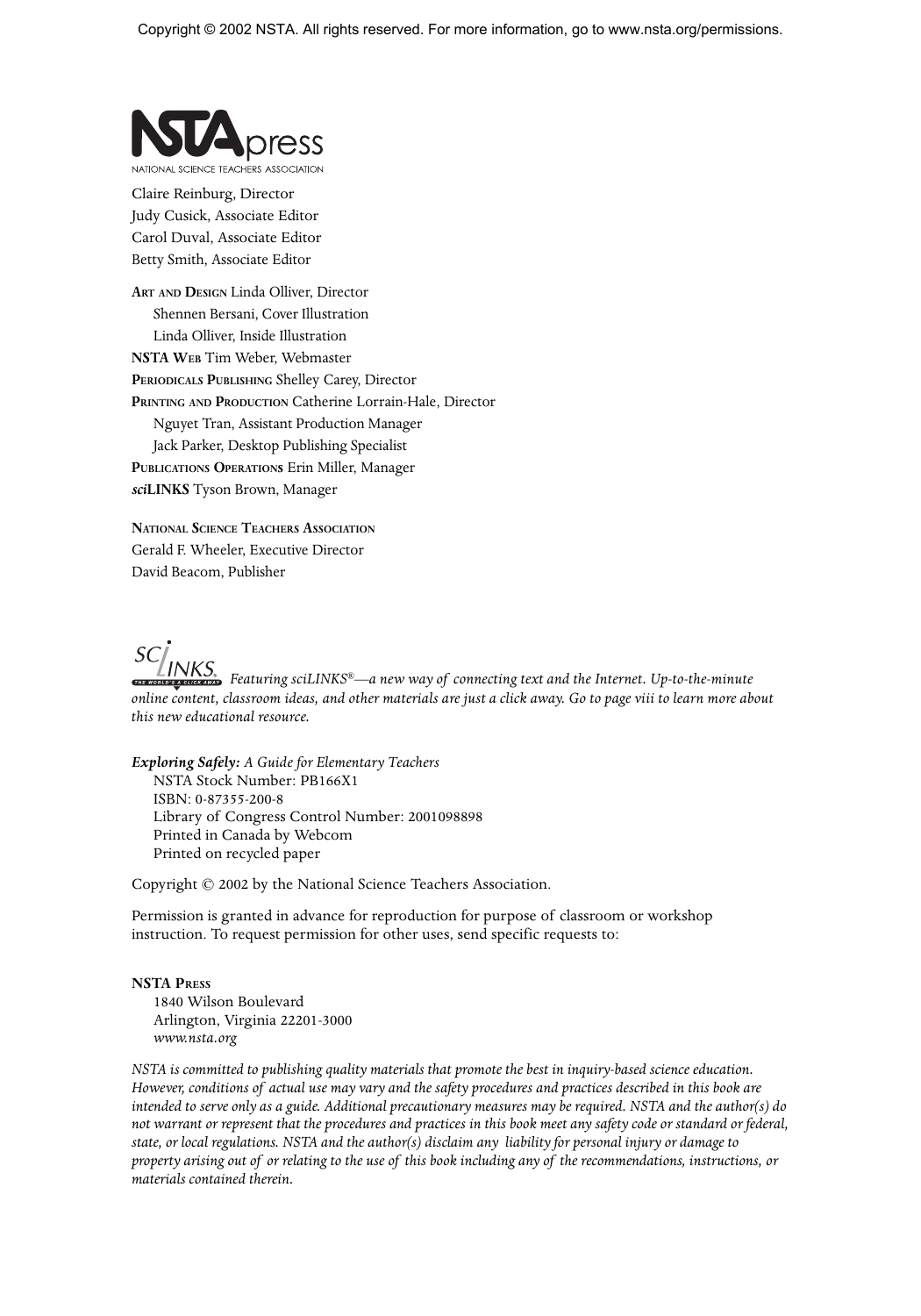# Contents

| Setting<br>the Scene 1               | Falling<br>for Science  65                                        |
|--------------------------------------|-------------------------------------------------------------------|
| <b>Communities</b><br>of Learners  9 | The Great<br>Outdoors  73                                         |
| Where Science                        | The Kitchen                                                       |
| Finders                              | Live Long<br>and Prosper  99                                      |
| Lively                               | Appendix A<br>Chemicals to Go  111                                |
| Modern<br>Alchemy 49                 | Appendix B<br>American Chemical Society<br>Safety Guidelines  114 |
| Striking                             |                                                                   |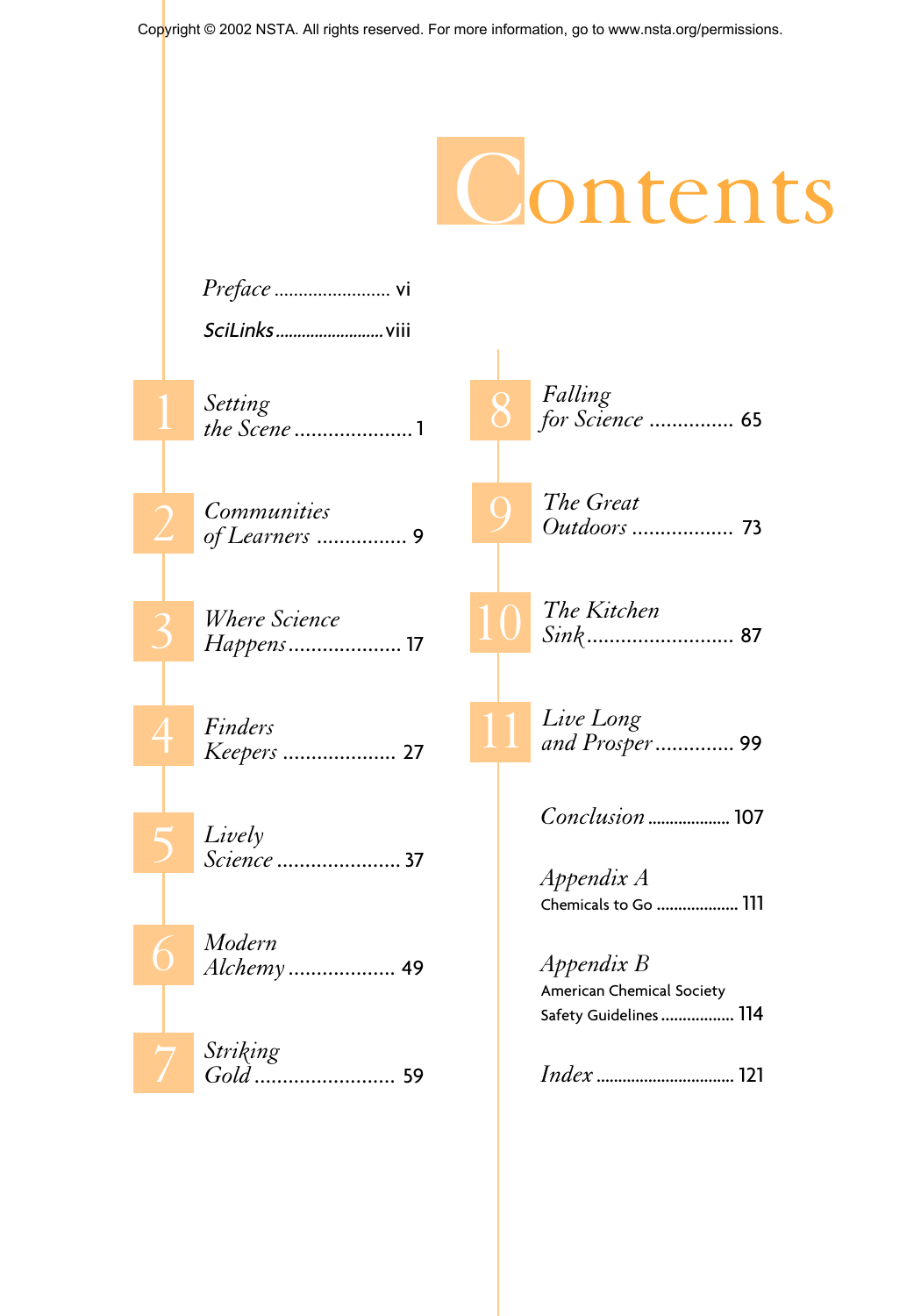# Preface

It has been many years since NSTA released a laboratory safety guide for teachers. In that time, many things have changed. We have more to teach—and the concepts are more complex. High-stakes tests have narrowed our focus and sharpened the scrutiny of our communities. Technology has permitted us to gather and transmit information with increasing speed; it has also allowed us to make lab experiences more like realworld science.

Social conditions have changed too. Today's teachers work with increasingly diverse student populations, including students with many special needs and sensitivities for whom they must design lab and field work. The public is more litigious, increasing teachers' concerns about liability. We also know more about potential hazards. We have access to new research and data about toxicity of materials and dangers in methods that were not apparent years ago.

But today's students need hands-on experience in science more than ever. They need to observe and investigate, practicing the skills that will enable them to make good decisions and to work in the complex world of the 21st century.

The good news is that we now have information about alternatives and options that we never had before. We can still provide the investigative and observational activities that are essential to helping students understand the content and the methods of science. We can still set the scene for the discrepant events that produce the "Aha!" so essential to engendering true understanding and love of the scientific endeavor. Teachers today can implement exciting curricula based on the National Science Education Standards in a safe learning environment if they have background knowledge and good sense. To do so requires planning and preparation, but it's well worth the effort.

This book is intended to offer positive options, even as it raises awareness of potential hazards. *Exploring Safely* is the elementary edition, followed by *Inquiring Safely* for middle school teachers, and *Investigating Safely* for high school teachers. While we've included many anecdotes—all true stories, except for the names—from the designated grade ranges, the general principles are the same.

This elementary volume is for both self-contained classroom teachers and science specialists. It also has many applications for administrators and central office personnel. Be sure to share it as needed, so that your entire school community will become more conscious of safety.

While the traditional safety manual tends to be a compilation of safety rules, regulations, and lists, this book takes another path. We offer a more narrative style, providing discussions of safety concepts in the context of commonplace situations in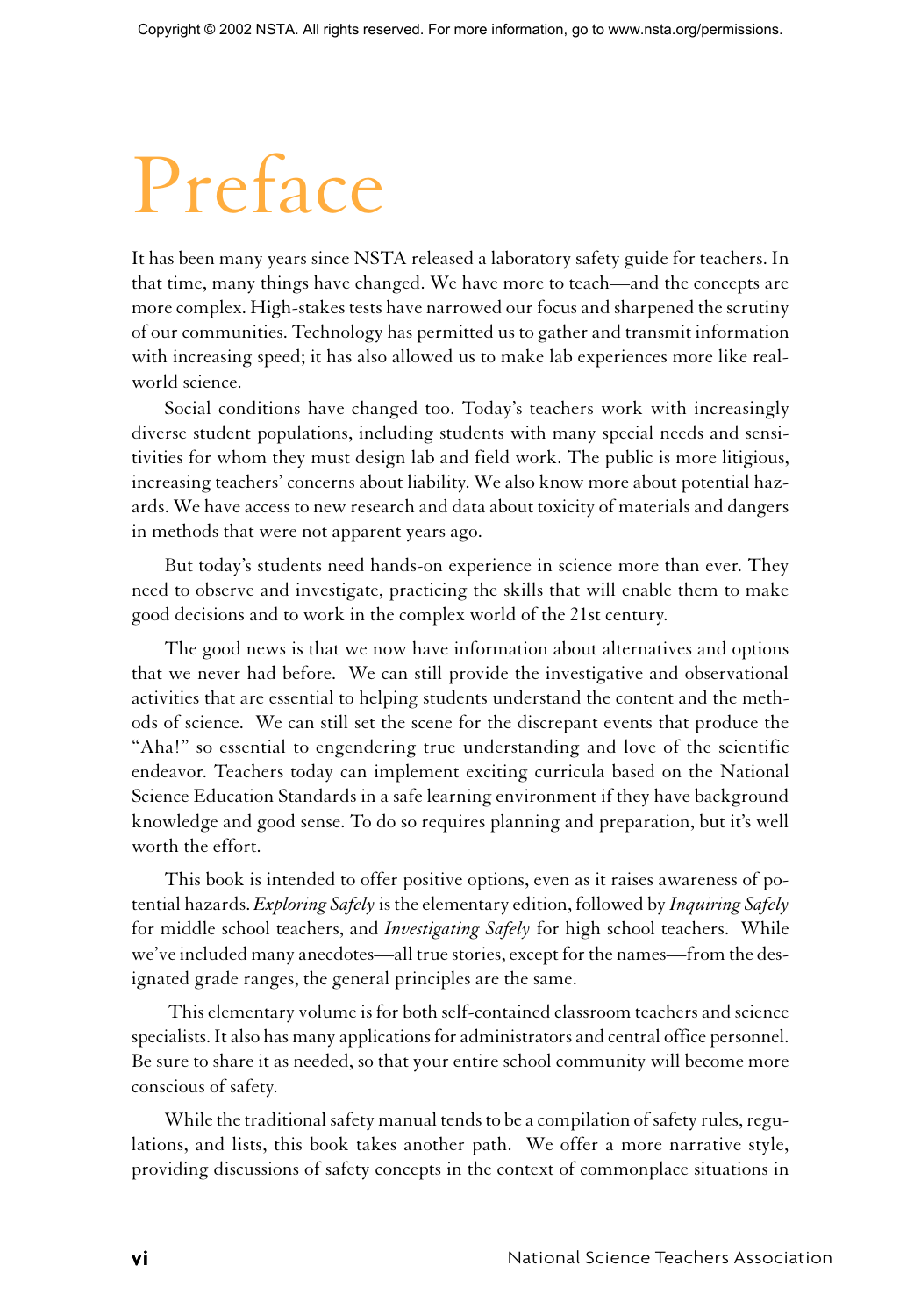real classrooms. We hope this approach makes these books enjoyable to read as well as to reference.

We also hope that the books are thought provoking. No single publication can cover every eventuality. We encourage you to make connections and generalize from the ideas presented. Our goal is to provide you, the teacher, with examples of safe practices and to help you become more alert to ways of ensuring safety when you teach science in your classroom and in field studies. Above all, we encourage you to use common sense.

We believe that creating a safe environment for teaching and learning science is a group endeavor, led by the teacher, but joined by the entire school community. As you read this book, we hope it helps you "see" your physical environment and your procedures through a safety-conscious lens. In so doing, you will be able to give your students habits of mind that will last a lifetime.

Special thanks to the contributors who reviewed and added to this document: Kenneth Roy, chair of NSTA's Science Safety Advisory Board; Bob Davis, chair of the Council of State Science Supervisors Writing Committee for Science and Safety; Eric Pyle, chair of NSTA's Special Education Advisory Board; Fran Hess; Judy Williams; Sandra West; Gloria Rudisch, M.D.; Tim Champion; Lance Rudiger; Janice Danielson; and Sue Senator. Their tireless work has helped us polish our view of the classroom and enrich our offerings to you, the teacher.

## Author Biographies

**Terry Kwan** taught middle and high school science before becoming a science supervisor and independent contractor, collaborating with private and public institutions to develop science programs, train teachers, and design science facilities. She has been a school board member in Brookline, Massachusetts, since 1985 and a community representative to Institutional Biosafety Committees for the Harvard Medical School and the Dana Farber Cancer Institute.

**Juliana Texley** has taught all the sciences, K to 12, for 25 years and spent 9 as a school superintendent. She was editor of the *Science Teacher* for 12 years and an officer of the Association of Presidential Awardees in Science Teaching. She currently teaches college biology and technology, and develops online curricula for students and teachers.

#### *About the Cover Artist*

**Shennon Bersani** used her daughter Kerrin as the model for this cover. Her continuous curiosity and love of nature made her the perfect choice. Other live models, the goldfish, where taken from Shennon's backyard pond — a haven for birds, butterflies, turtles, frogs, and a ribbon snake. Two colored-pencil illustrations were created, one of Kerrin with the background and one of the bowl of fish. Merging the two on the computer using Photoshop achieved the final image.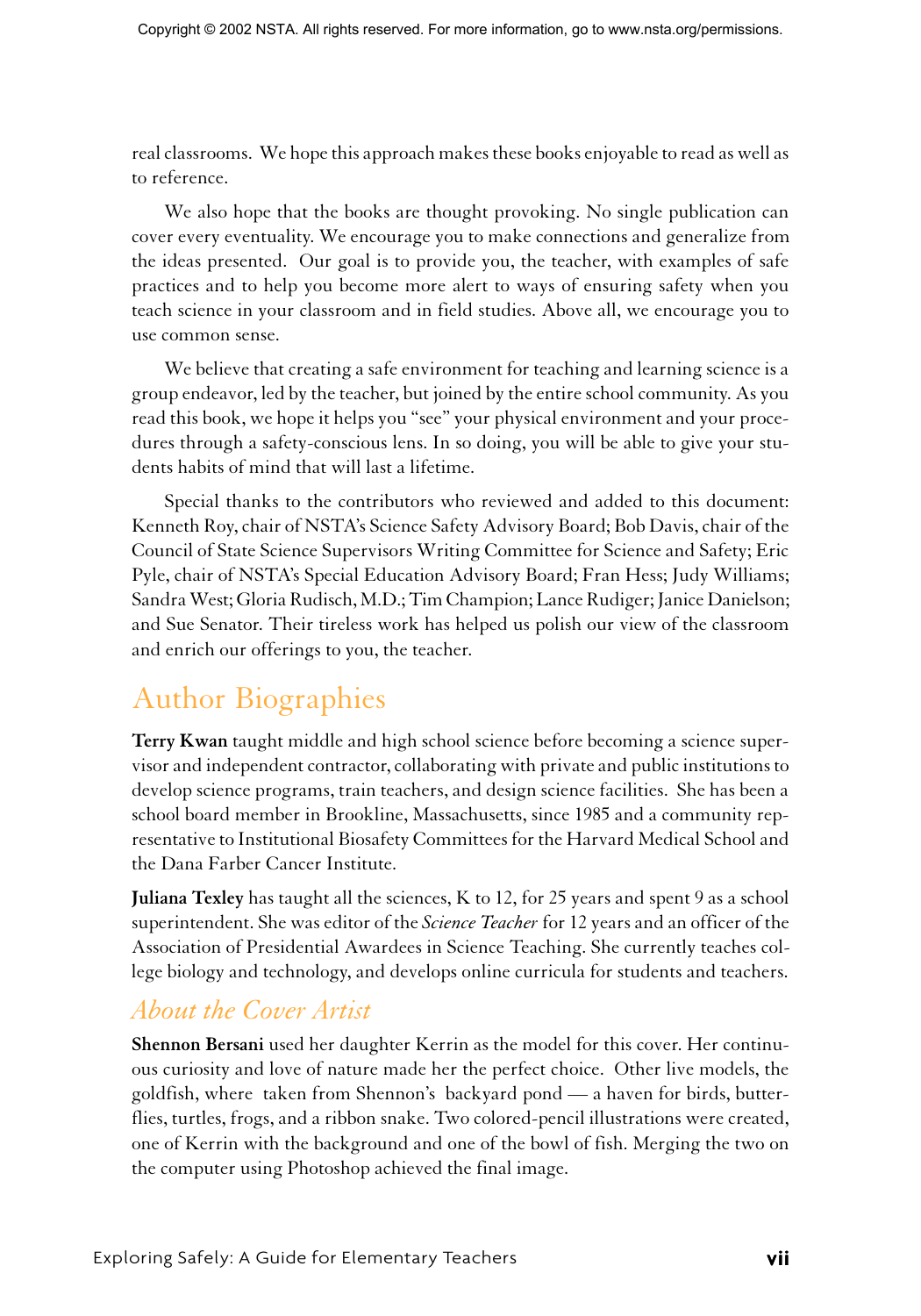

*Exploring Safely* brings you *sci*LINKS, a new project that blends the two main delivery systems for curriculum—books and telecommunications—into a dynamic new educational tool for children, their parents, and their teachers. *sci*LINKS links specific science content with instructionally rich Internet resources. *sci*LINKS represents an enormous opportunity to create new pathways for learners, new opportunities for professional growth among teachers, and new modes of engagement for parents.

In this *sci*LINKed text, you will find an icon near several of the concepts being discussed. Under it, you will find the *sci*LINKS URL (*www.scilinks.org*) and a code. Go to the *sci*LINKS website, sign in, type the code from your text, and you will receive a list of URLs that are selected by science educators. Sites are chosen for accurate and ageappropriate content and good pedagogy. The underlying database changes constantly, eliminating dead or revised sites or simply replacing them with better selections. The *sci*LINKS search team regularly reviews the materials to which this text points, so you can always count on good content being available.

The selection process involves four review stages:

**1.** First, a cadre of undergraduate science education majors searches the World Wide Web for interesting science resources. The undergraduates submit about 500 sites a week for consideration.

**2.** Next, packets of these web pages are organized and sent to teacher-webwatchers with expertise in given fields and grade levels. The teacher-webwatchers can also submit web pages that they have found on their own. The teachers pick the jewels from this selection and correlate them to the National Science Education Standards. These pages are submitted to the *sci*LINKS database.

**3.** Scientists review these correlated sites for accuracy.

**4.** NSTA staff approve the web pages and edit the information provided for accuracy and consistent style.

*sci*LINKS is a free service for textbook and supplemental resource users, but obviously someone must pay for it. Participating publishers pay a fee to NSTA for each book that contains *sci*LINKS. The program is also supported by a grant from the National Aeronautics and Space Administration (NASA).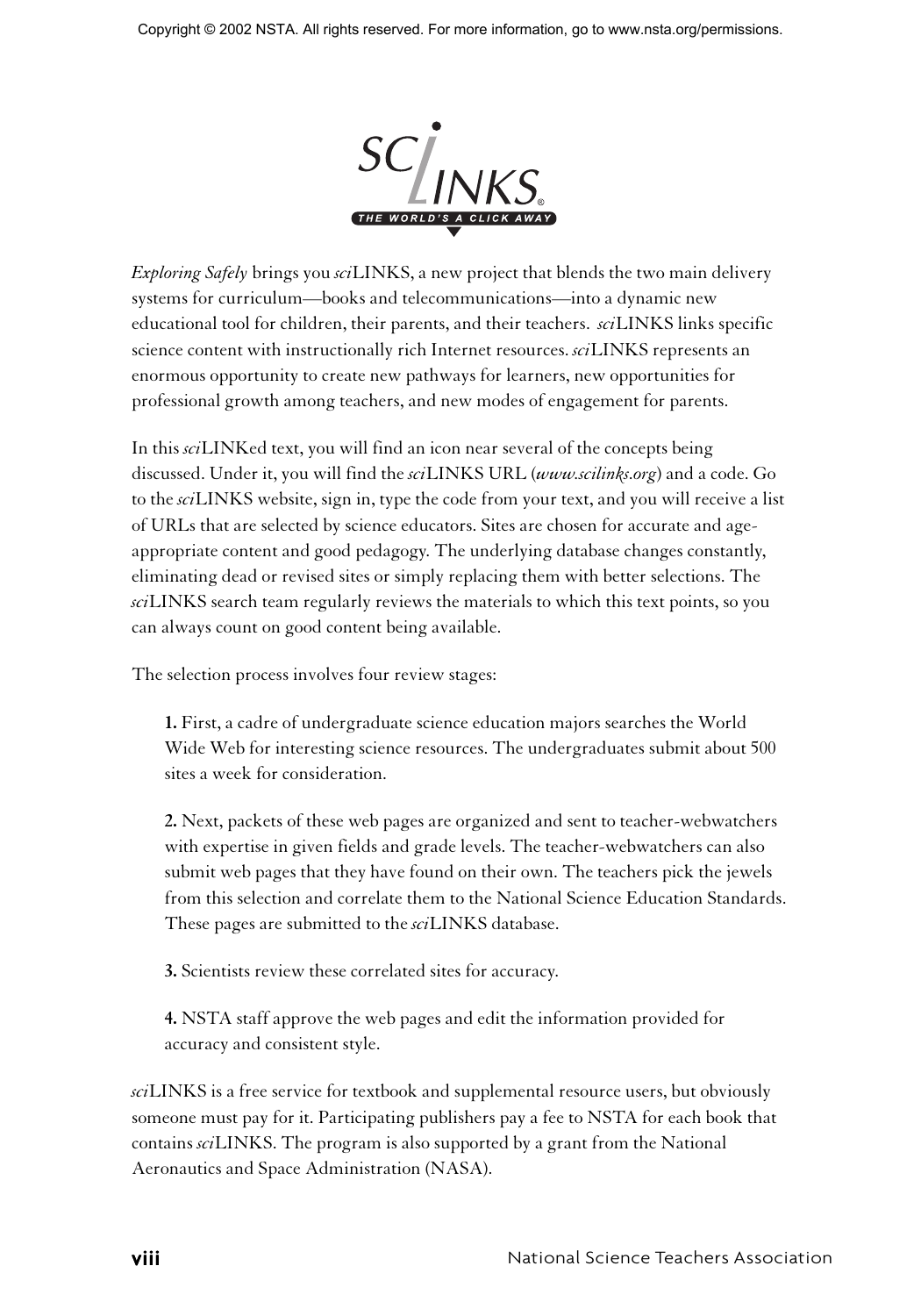# Setting the Scene

*Ms. J. has an average third grade—many students, much diversity. But their science skills shine even when she's not around. When the substitute is in, Tetsuko, who speaks only Japanese, takes responsibility for the aquarium. Maria, who is learning disabled, manages the seed experiment. Jean knows where to find the custodian when the class needs more soap for hygiene. Matt makes sure everything is in its place at the end of the day. Ms. J.'s class is a science team, learning together.*

#### Share the Adventure *and* the Responsibility

Investigative science provides the opportunity for students to learn new skills. But<br>it also means more work and responsibility for everyone. An active science pro-<br>gram requires the distribution, use, and care of much mor nvestigative science provides the opportunity for students to learn new skills. But it also means more work and responsibility for everyone. An active science program requires the distribution, use, and care of much more material and equipa safe learning environment—and to satisfaction for the teacher.

The first steps to hands-on science should be small ones. Practice the rules of investigation in short tasks before you try complex ones. At least some of your students may not have had the opportunity to experiment in class before and may perceive activity time as free time. Plan a five-minute investigation with a written response. If that is successful, try a ten-minute project with only a few pieces of equipment to manage. A rule of thumb in education is that children can't concentrate for more minutesthan their age in years—about ten minutes for a fourth grader. But you can extend this by including time throughout the activity to respond, write, or assess.

If you try to do all the setup and cleanup yourself, you will find yourself with too little time and too much responsibility. Giving your students the skills to help maintain good organization will not only prevent accidents but will also teach them what they need to conduct their own research in the future. It can also improve class dynamics. Working with real objects and observing cause and effect firsthand often changes the playing field, creating new leaders in class work and challenging students who are great readers but who need help from others to complete an investigative laboratory task. Students who have trouble with reading or math skills may shine at managing materials or may display undiscovered observational and manipulative skills.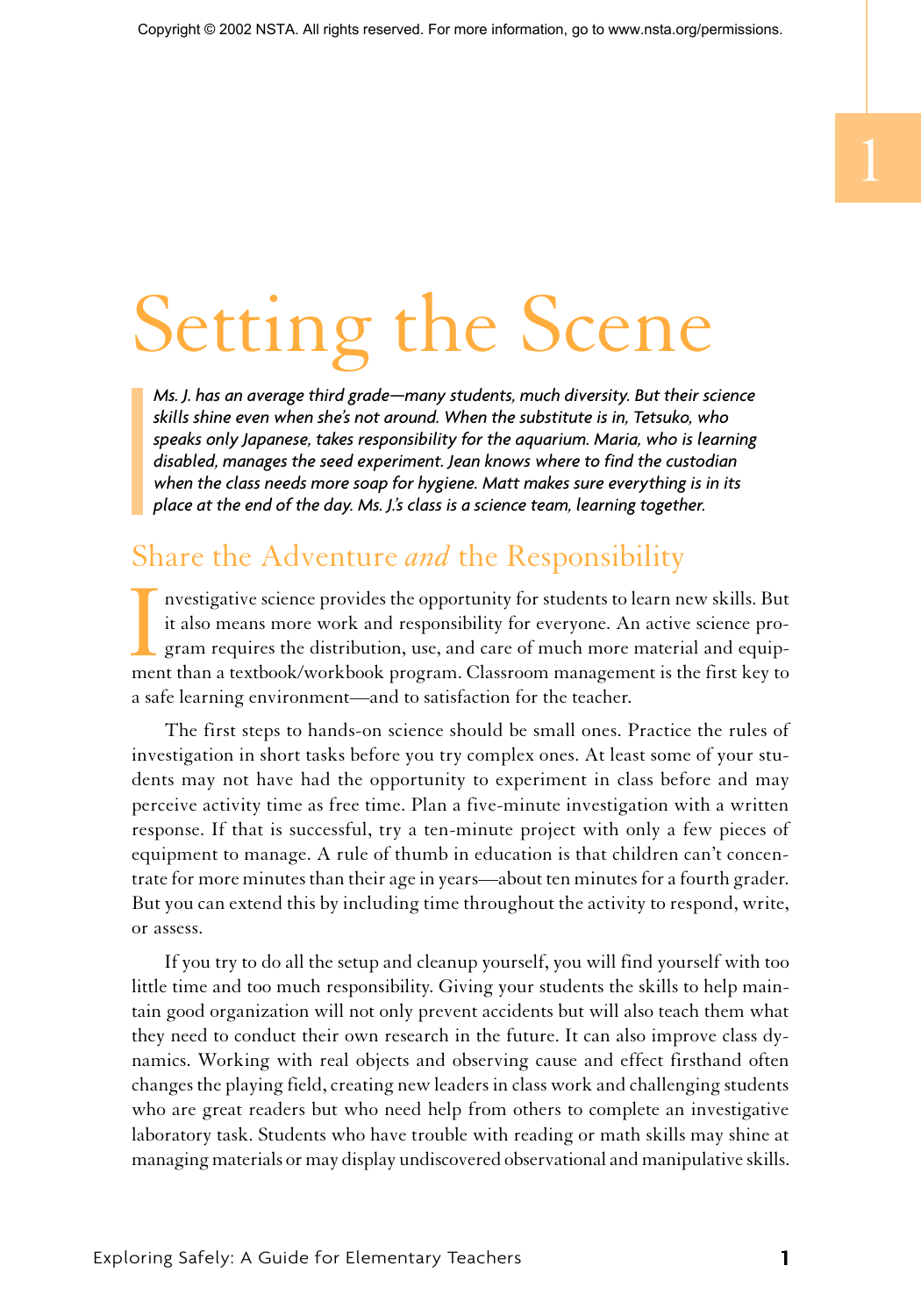The science activity lesson provides an ideal opportunity to teach kids to take responsibility for their actions and their equipment. And for young children, figuring out how many items are needed, counting them as they are distributed, and recounting as they put them away are also ways to practice math skills. If you use a task board for student jobs, be sure to include science supply and equipment jobs. Older students can create diagrams of supply cabinets to make it easy for anyone to understand the system.

### Cleanliness and Order— Foundations of Safe Practice

Most kids have seen the movie *The Nutty Professor*. However, the stereotype of the frizzy-haired scientist in the messy lab isn't one we want to perpetuate. Neatness and organization are essential to science. Everything in a science classroom should have a specific place. Safety equipment should be located where it can be quickly and easily grabbed for emergency use. Equipment and furniture should never obstruct escape routes.

The less "stuff" on the work surface, the less likely things will spill or get spilled upon. If a science experiment is to be conducted at a particular table or at student desks, then the surface should be cleared of everything except the equipment and supplies needed for the activity. In particular, food and food containers should not be

#### What students should NOT do:

- Work in a chemical storage room or with stock bottles of chemicals
- Handle new or exotic
- Go on errands without staff supervision
- equipment (such as televisions on carts)
- compounds or disinfectants

anywhere near the spaces intended for science experiments. (See Chapter 10.) The less clutter around the work area, the lower the trip/fall hazard. Where to put the backpacks, extra notebooks, and other clutter? Certainly not on the floor next to the work area! In a spill or fire, an escaping student might trip and fall. Try the hall or put a sign on your door reminding students, "No books today."

Extra clothing also can pose safety hazards. Those coats and hats can absorb chemicals or catch fire. If items are hung over the backs of students' chairs, the extra weight can cause them to tip over when students stand up or push their chairs away from their tables. Be sure there is a place to hang or store those jackets, caps, and other items that students wear to school but don't need during class time. (See Chapter 10, **Dress of the Day.**)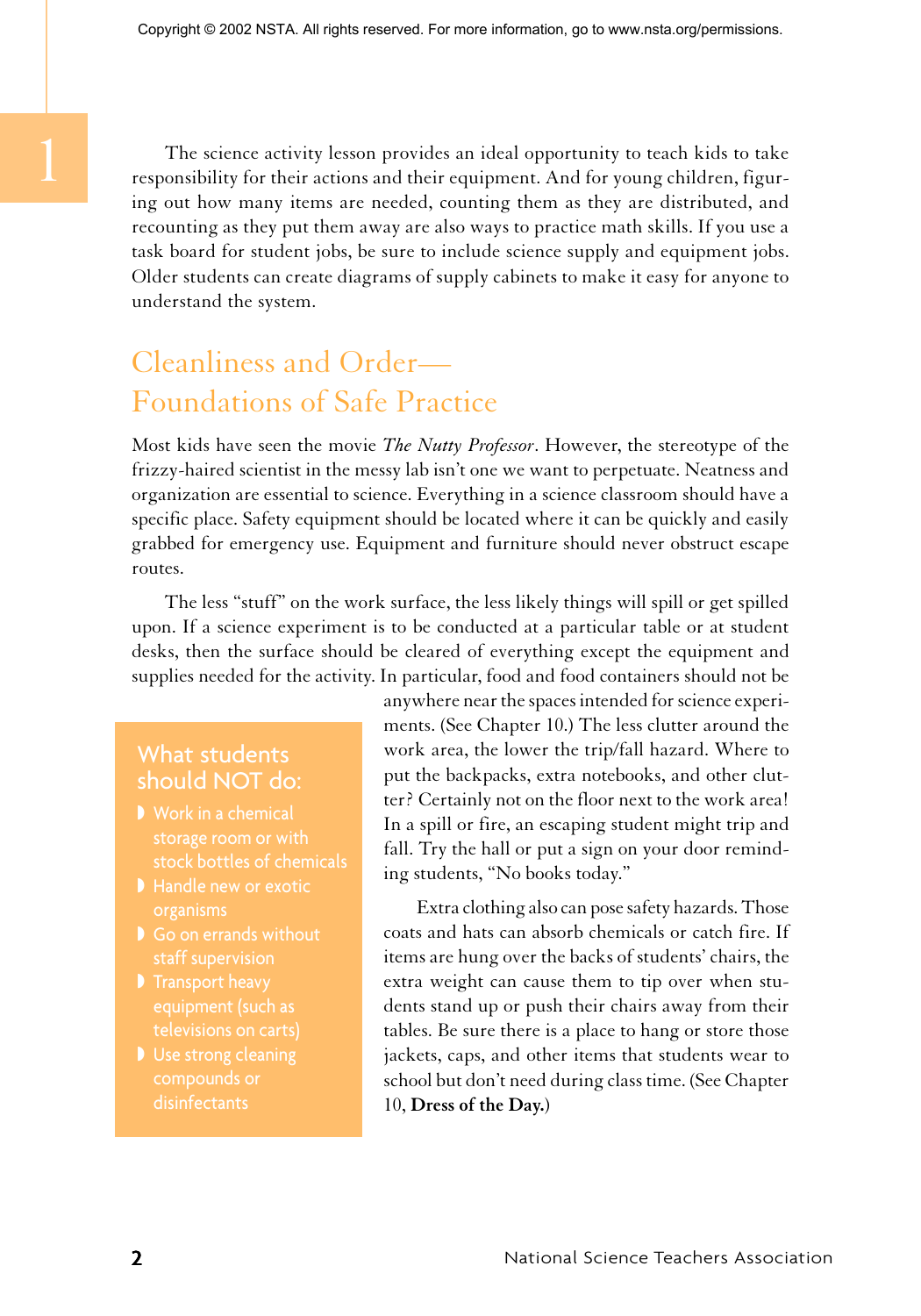#### The Best-Laid Plans 1

Lesson plans often have great continuity but fall short in the real world. Every day there is someone absent in almost every classroom. That means that your safety precautions must consider the consequences of both teacher and student absences.

Remember that you are responsible for the program offered by your substitute. Because the substitute is unlikely to have your knowledge of the subject matter or the same level of classroom control, it is usually not a good idea to have them conduct complex activities or those with potential hazards. (If you direct them to do so, you could be liable. See Chapter 11.) Many teachers have a special substitute folder for oneday unexpected absences containing safe activities that would fit almost any part of the year. Make sure your substitute has a list of special needs students and the accommodations they require. If you will be absent for an extended period, take time to speak to your substitutes and ensure that they have the competencies to carry out your plans.

When students are absent, they often miss safety directions, so it is important to have a written version and to begin every class with a short review. Be sure that all your safety lessons and directions are included in your lesson plan book. Try to avoid having students out seeing the counselor, special education consultant, or speech therapist during direction time. A student who reenters the room in the middle of a science experience can be a real hazard to the rest of the group.

Students who are absent often need access to the supplies the next day. To save your sanity, you may want to organize these supplies in labeled boxes containing all the supplies for a particular unit. Place a laminated card with the relevant safety rules in the box with the supplies. While clear or translucent containers are ideal, shoeboxes and the ten-ream copy-paper cartons may also serve you well. Create outside labels that show not only the title of the activity, but also a list of the items inside. (See Chapter 4 for storage tips.) Many teachers find that assigning students homework buddies or makeup-work buddies works well.

Following any science activity, the work surface should be washed and dried completely before going on to the next activity. This is a great habit to instill—even if sometimes it doesn't seem necessary. Students can help here, but use only mild dish detergent. You will need a Material Safety Data Sheet (MSDS) for that product. (See Chapter 4.) Don't allow students to leave to see special personnel in the middle of the lab without their own, personal cleanup time.

In a heterogeneous classroom, with many absentees and special needs students, these guidelines may seem daunting. The key—teach responsibility along with science. Every student should feel responsible for every other member of his or her science team every day.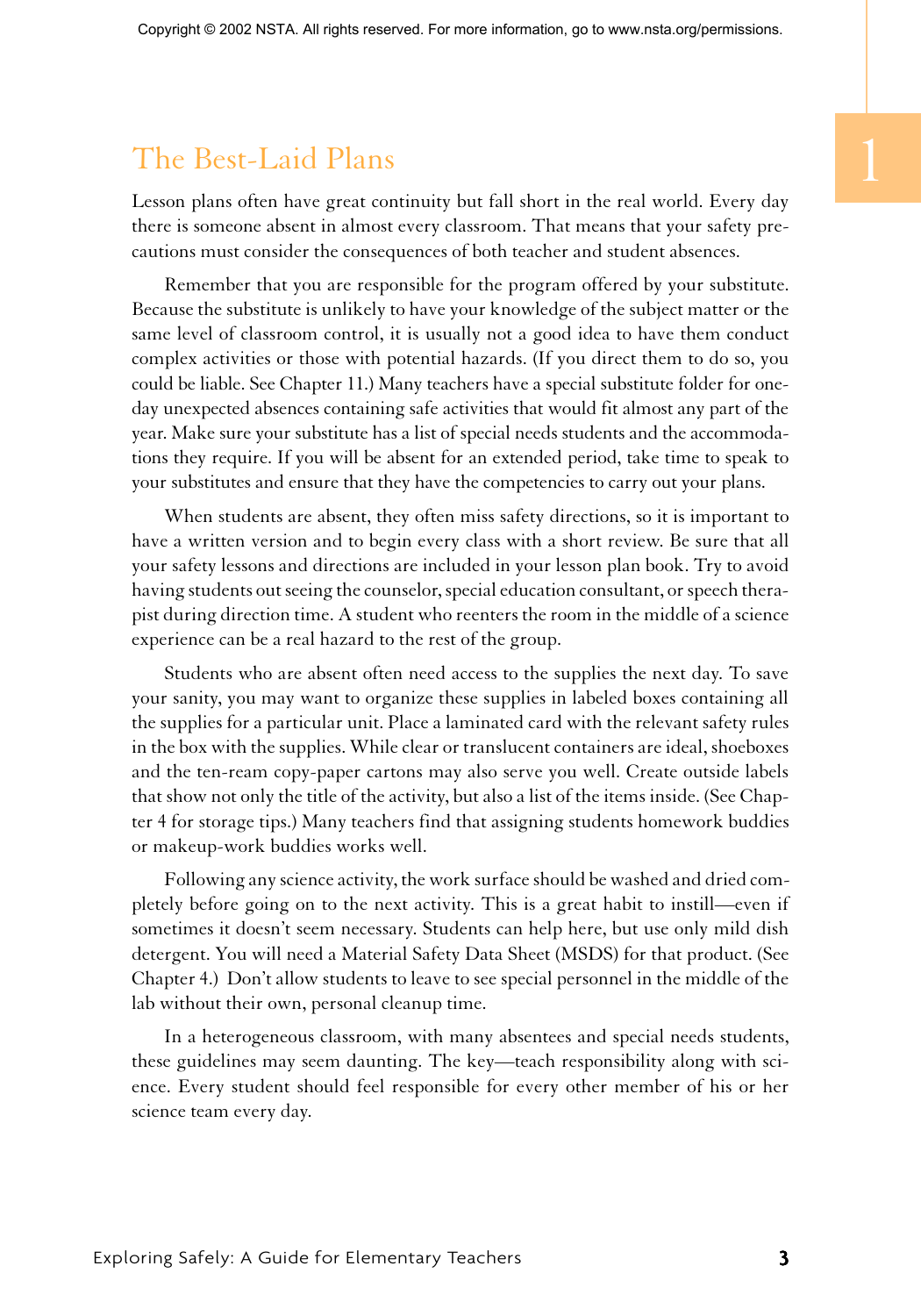#### The Teachable Moment

Many books begin with a general chapter on safety. While this may be prudent, it doesn't mean much to students when it is abstract. Like everything else we do, safety lessons are best remembered when they are associated with real experiences. Though you may want to review and to post some general safety rules (e.g., hand washing rules and use of safety glasses) right from the start, the best time to give specific safety instruction is in conjunction with a lesson or activity where the safety procedure is needed. And even though the procedure is one you may have reviewed a number of times, do it again every time the activity you have planned requires the precaution.

Following the introduction of a new safety procedure, you might schedule a writing activity in which your students write a story involving the new procedure or an art activity that has students creating the signs and posters to remind themselves of the new safety idea. This provides for good, authentic assessment. Give students the challenge of placing the safety reminder signs and stories near the place where activities call for the reminders. For example, put hand washing signs near live animal cages, and safety–glass reminders near centers where chemicals are to be used. You'll also know they've mastered safety concepts when they can share them with visitors, new students, and returning absentees.

#### Homework Happens

Many of the safe practices that you promote in science activities can be extended easily to things that take place in students' homes. Reading labels carefully, the safe handling of sharp instruments and glassware, hand washing and cleanup—all have practical applications in the typical kitchen or bathroom. When you give instructions to keep students safe during field studies, these rules will probably keep kids safe when traveling with their parents. So take the opportunity and invite your students to think of how a rule you have just taught them would apply equally well to a situation at home. Help children to think safety wherever they are and whatever they are doing. Encourage them to work with parents to create a child-safe home, especially if younger siblings are present. Every new application of the ideas you present will help reinforce them and make safety a habit rather than an add-on.

You are responsible—and can be held liable—for assignments you give as homework. Consider these carefully. Don't ask students to explore chemicals in their home cabinets without their parents or to test soils in unknown neighborhoods unless you are sure they are safe. But at the same time, don't hesitate to develop safe home assignments for students to share with parents. Many teachers have created portable science kits (backpacks or boxes) that students can check out with such things as plastic thermometers or thermistors, measuring tools, binoculars and star charts, or leaf presses. Parents appreciate these opportunities for interaction, and once families have explored together, they are likely to continue.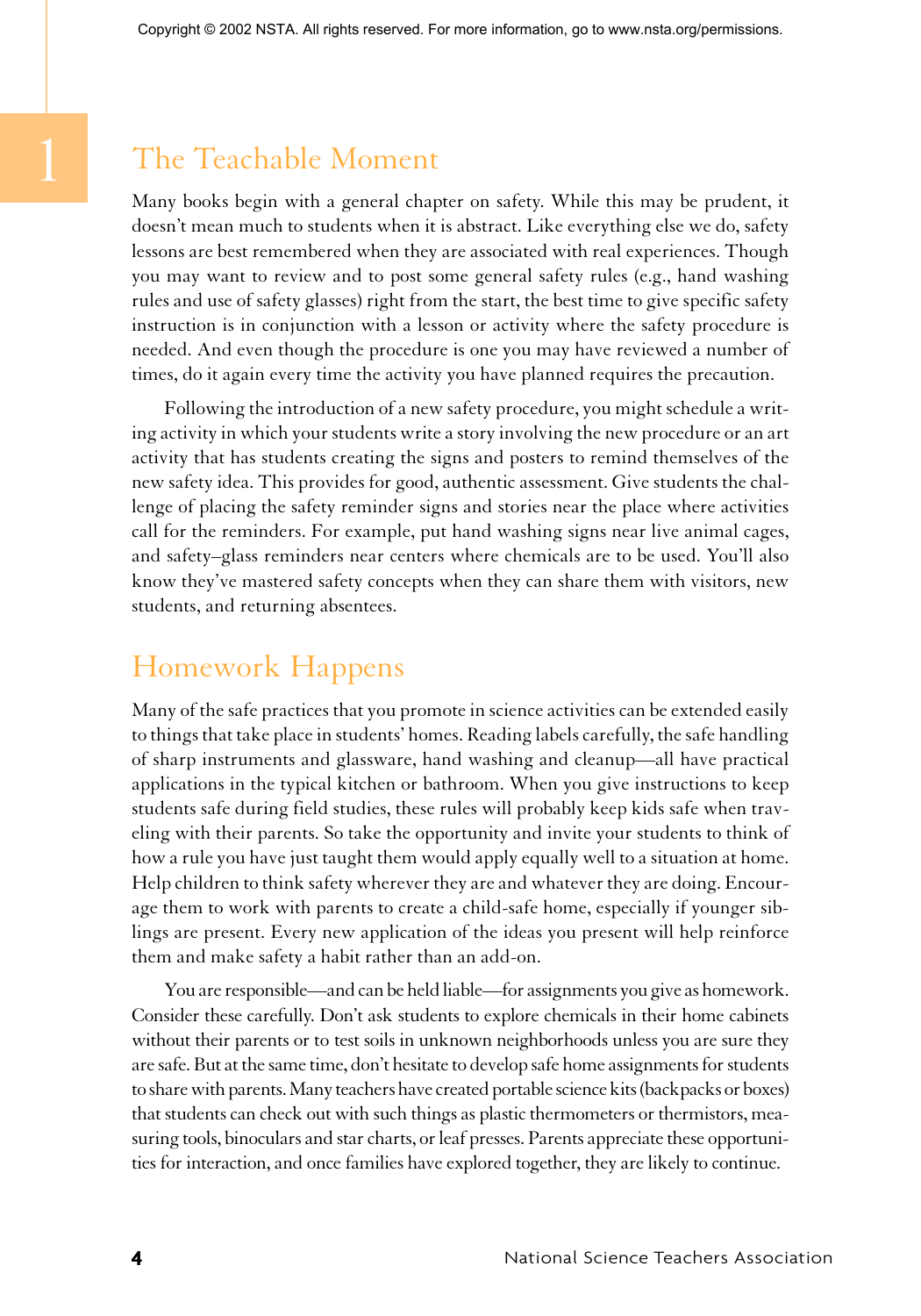Use your newsletter to communicate what you are doing and what your safety<br>precautions are. If your school has an Internet site or a homework hotline, make sure that safety concepts are included. Many teachers also develop a safety contract with their students and have parents read it aloud and review it at home early in the year. It's a good idea to update and repeat the contract process each quarter.

### SAFETY CONTRACT

I am learning to be a good scientist. I know that I must be organized, neat, and well behaved to learn science best. I promise to

- Prepare for activities: I will listen to directions and make sure I understand them before I start
- **Care for equipment: I will handle objects carefully and put them away** when I am done
- **Follow directions: I will do each step in order and I will not try** unknown things
- **Observe carefully: I will be as quiet and calm as possible so that I can** learn more
- **I** Keep careful records: I will write down my observations
- **I** Clean up afterwards: I will wash my hands and my workspace
- Follow all safety rules

I will share good science safety with students and family so that I can be a good investigator.

 $(\text{Signed})$   $\blacksquare$ 

Student Parent

# There's the Bell

When planning science activities, make sure that you account for setup and cleanup time within the lesson. Distributing materials at the beginning of the class, collecting materials at the end, and cleaning up the work space and used equipment takes time to do properly. It's important that your students see this as part of their responsibility and that these tasks are an integral part of the entire science activity, so make sure that you schedule enough time for these housekeeping tasks.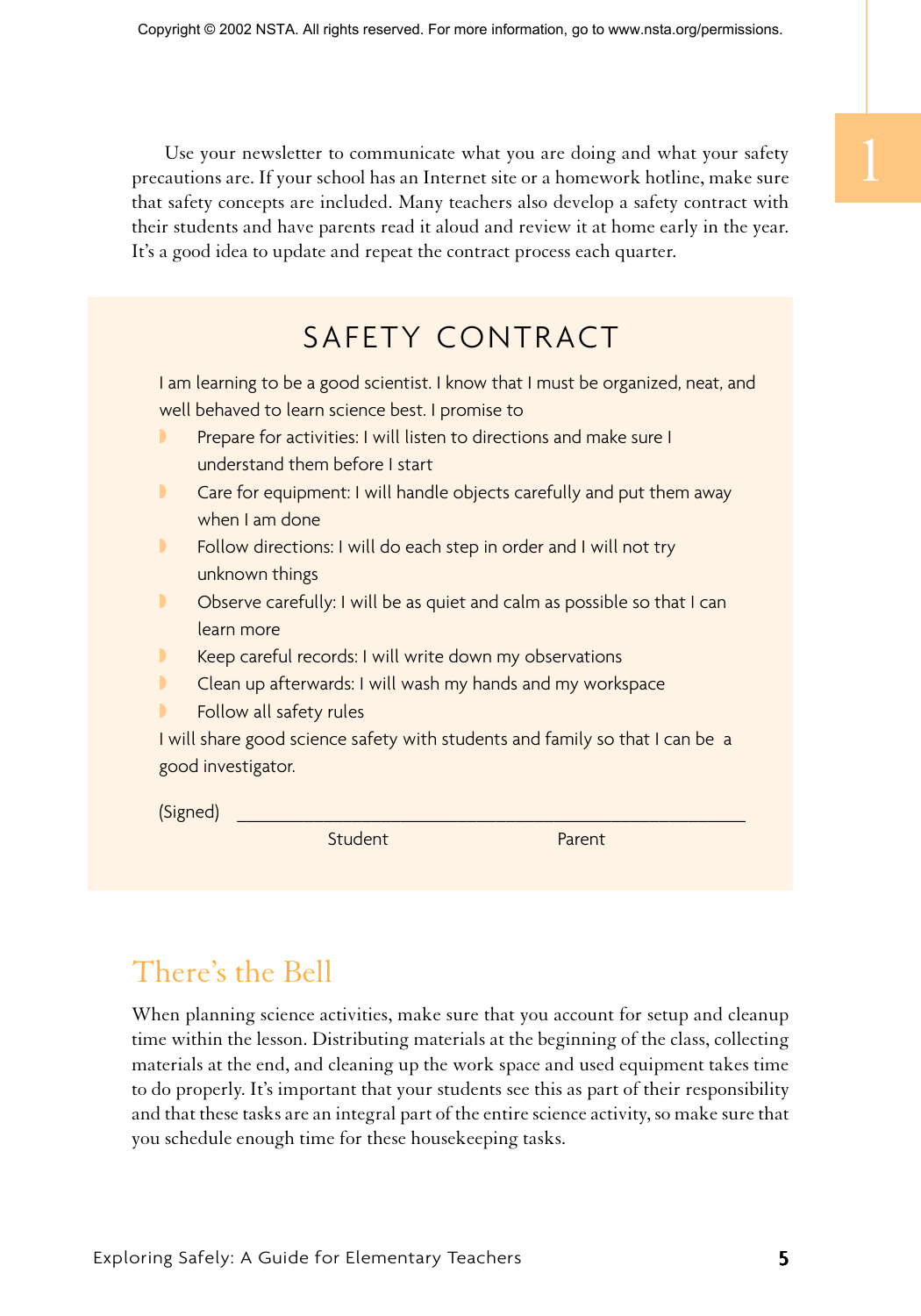#### A Typical Lesson

- Overview and safety tips
- Distribution of supplies
- **▶ Activity period** (10 minutes)
- Assessment break
- (10 minutes)
- 
- 

#### Total——(50 minutes)

If you have set a specific time to do a science activity, make sure that no one begins before everything is properly distributed and that everyone has stopped the activity when it is time to clean up. If students are doing their science activity in a center, make sure they know that cleaning up and preparing the center for the next student is very much a part of the activity. You may want to post a picture of the center's materials so students know what to leave there and in what condition. You won't have time to check every center just before dismissal.

#### Climbing the Walls

Every elementary teacher knows that a pleasant, informative classroom is one key to achievement. Many teachers are true artists when it comes to bulletin and trim

boards and wall and ceiling enhancement. Even the students who "stare at the walls" learn in most classrooms.

You can put your talent for room enhancement to good use by keeping safety in mind. First, don't clutter. Paper is combustible. Mobiles and paper chains are fire hazards. Clutter makes kids trip and fall. Easily distracted students become more so in messy environments. And perhaps most importantly, clutter doesn't create a good impression of an orderly work—and learning—place.

Be rigorous about throwing things out. Don't fall into the pack-rat syndrome. You probably only need one good copy of that favorite lesson (on CD–ROM if possible). You can always get more coffee stirrers and straws—six won't help much anyway. (See Chapter 4 for storage tips.)

Use your board space to emphasize continuing themes and ongoing safety rules. Make a feature out of the classroom escape route and the eyewash station. Allow students to develop posters reminding one another of hand washing (Germs!) and proper disposal and recycling.

#### A Reputation for Excellence

Science is exciting, and for that reason the good science teacher can become something of a local hero in an elementary school. That's especially true if you create a science space: a classroom with mini-museums, displays, and interactive bulletin boards. But becoming the local gathering place has its own complications. The rules for safety must be so clear that even the casual visitor will learn them quickly.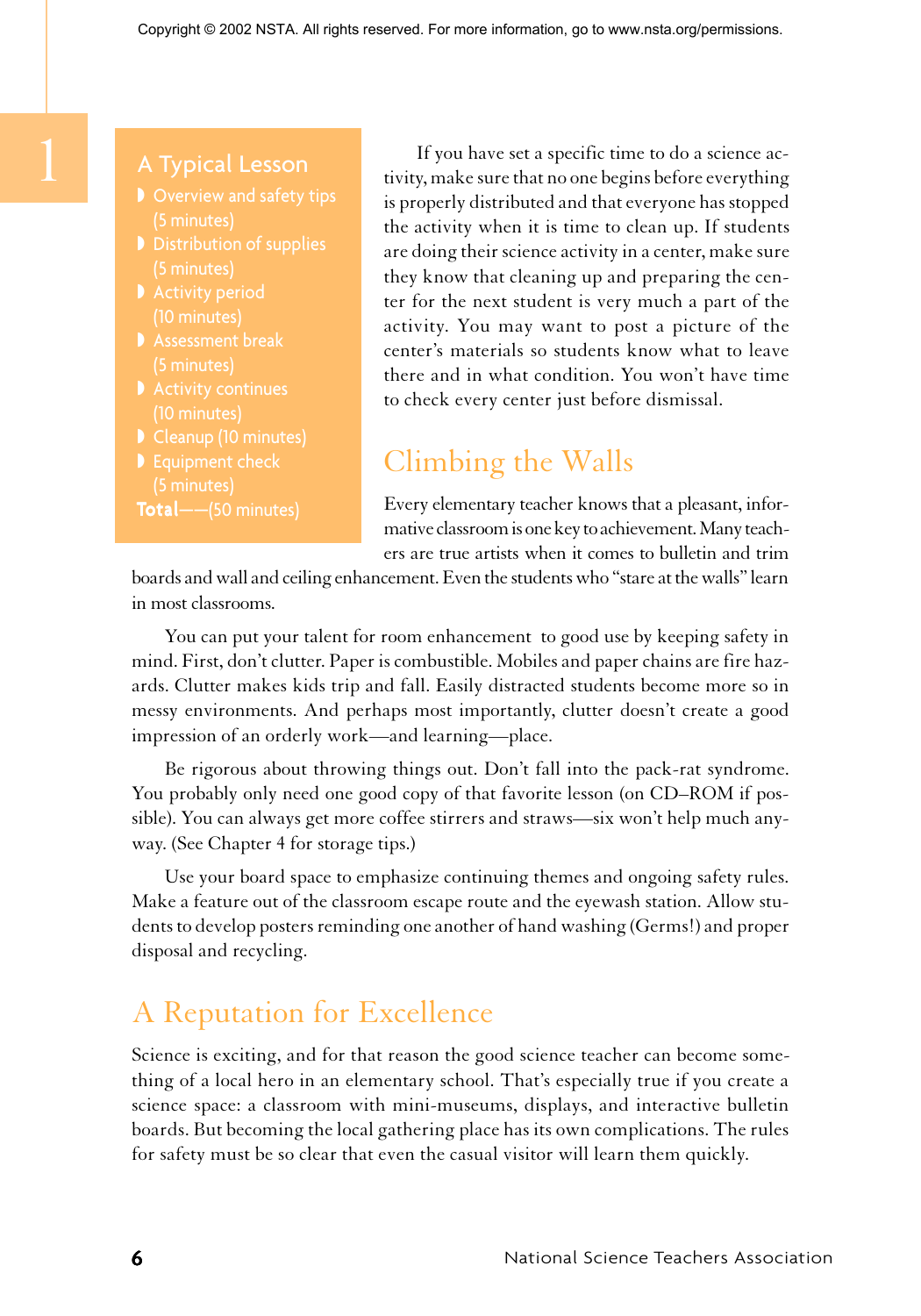1 One way to make sure that happens is to make your students all docents in your classroom. Give them a sense of ownership and encourage them to explain the rules and why they are necessary—when someone comes in. You may want to set up a few test runs with some invited guests (the lunch mom or the custodian) so that you can test the students for both hospitality and safety consciousness.

Another easy way for students to share is via the computer. Very young students have enjoyed producing PowerPoint slides of their experiments, which can be scrolled in the media center or at parent night. Middle and elementary students have created great web pages for their school sites. Video clips of students pointing out safety hazards can be added to the web page. These are ways to share science without constant traffic in the room.

Remember, it is far better to have a reputation for inquiry than for chaos. If people who enter your room find they are challenged to think, you'll be the real local hero.

#### Setting High Expectations

As any veteran teacher knows, high achievement is the satisfying reward for setting high expectations for our students. This is as true for the use of safe procedures as for any other expectation. The more you make students responsible for using and enforcing safe laboratory and fieldwork procedures, the more easily safe practice becomes habit. Once you have established a classroom climate that is based on the expectation that students be as vigilant as you are in spotting safety hazards and eliminating them, you might find that fewer rules work better than rules for every step and procedure. The ultimate safety rule should be: Don't do anything that you know or think might be unsafe to yourself or to others.

With an inquiry-based science program, you are likely to encourage students to experiment, observe, and explore on their own, in addition to following your step-by-step instructions. However exploratory, the work must be done in a safe manner. There can be no experimentation with safety rules. When it comes to safety instructions and safe procedures, you need to be explicit and exacting. While safe practices support inquirybased science, it is totally inappropriate to let students learn by trial and error when it comes to matters of safety. If you catch your students quoting you— you've succeeded.

 $SG$ 

Topic: safety in the classroom Go to: www.scilinks.org Code: SEL01